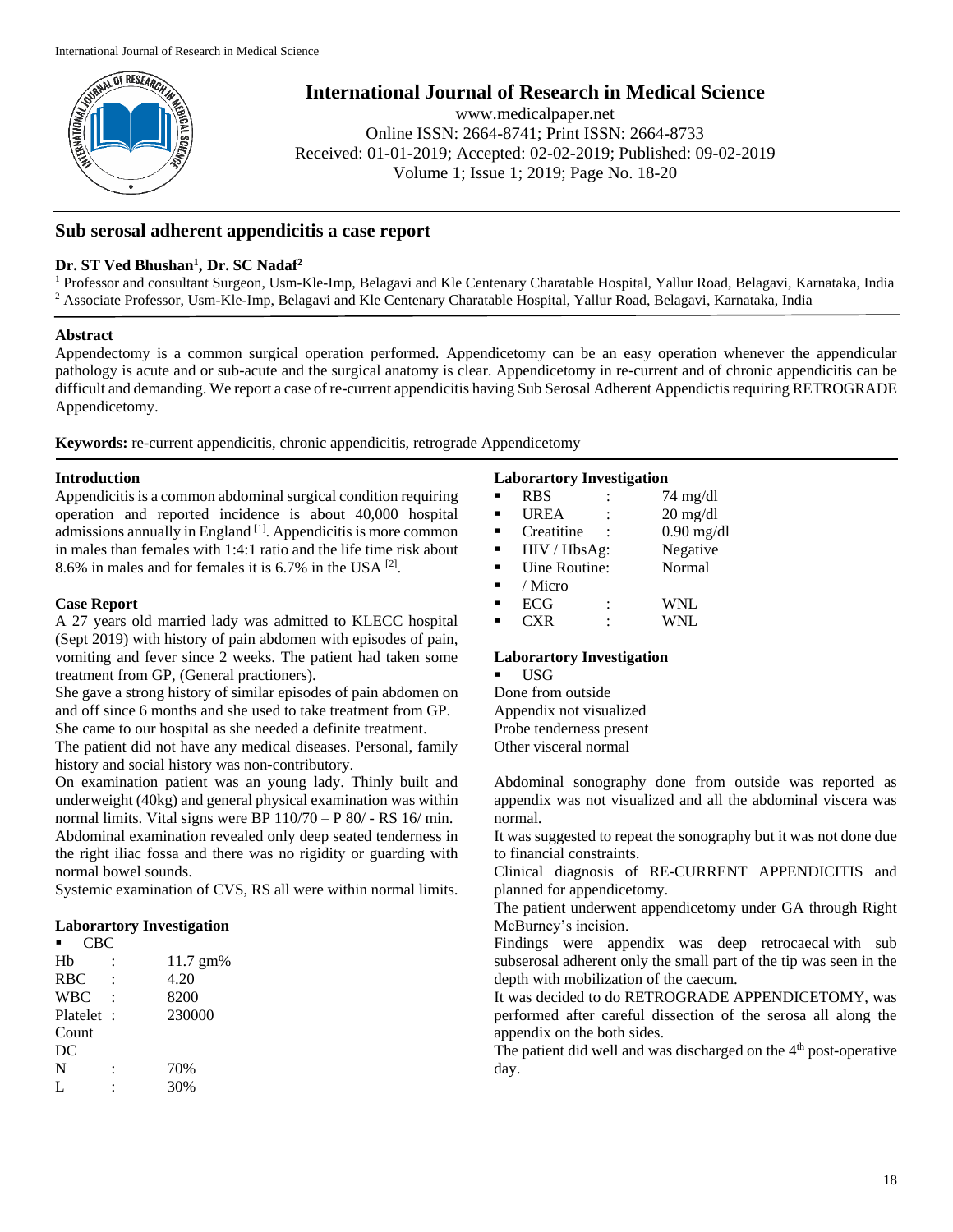

**Fig 1:** Tip is not Seen Clearly

#### **Sub-Serosoal Adherent Appendix**

The Histopathological report has come as HPR No 4750/19 as sub-acute appendicitis.

#### **Gross Examination**

5cm long appendicitis, surface congested, Lumen is patent with faecal matter.

Cut Session Shows: Cell infiltrate of plasma cells, lymphocytes, eosinophils and neutorphils. Serosa is congested with blood vessels.



**Fig 2:** Serosal Dissection Dissection Continued



**Fig 3:** Appendicectomy Completed

#### **Discussion**

Appendicetomy is a commonly performed surgery in acute abdominal conditions. Routinely the procedure is done in ante grade manner i.e, tip first dissection method. Ante grade appendicetomy is commonly performed and is possible in majority of the cases but not possible whenever

- Appendicular tip is not seen
- Appendicular tip friable
- Appendicular tip is perforated

Appendicular tip is gangrenous - - - - etc

Retrograde appendectomy is performed in the above said conditions and it was also done in our case.

#### **The procedure adopted was**

The Base of the appendix was dissected first carefully and ligated proximally and dissected totally up to the tip doing adhesiolysis along the entire length of the appendix and removed. Careful haematosis is achieved and surgical incision was closed in layers. The term re-current appendicitis and chronic appendicitis are still controversial terms.

Many author support and some disagree, However Paterson-Brown<sup>[3]</sup>. Suggest that there is chronic variety who suffer from re-current appendicitis and there is a small sub group who suffer from less acute episodes after a severe attack [4].

The debate on clinical entity of chronic appendicitis and recurrent appendicitis still continues [5, 6].

In conditions of re-current right lower abdominal pain leading to appendicetomy is termed as re-current appendicitis only when histopathogically is of acute inflammation [7].

In case of chronic appendicitis in which after appendicetomy the histopathological report indicates acute inflammatory changes along with lympho-histiocytic infiltration on the back ground of pre-ponderant. Fibrosis.

Most of the surgeons agree that most of these patients who suffer either chromic on re-current appendicitis patient have symptoms resolution after the operation [9].

#### **Summary**

Retrograde appendicetomy is necessity when the distal appendix and tip is not accessible or frible, also whenever there is subserosal adherent appendix needs this methods.

There is minimal dissection and minimal manipulation of the ileo-caecal junction.

We recommend retrograde appendicetomy is chronic and recurrent appendicitis with serosal adhesions as we have done in our case.

#### **References**

- 1. Hospital Episode statistic Primary diagnosis Summary: www.hesoline.nhs.uk, 2006.
- 2. Murphy J. Two thousand operations for appendicitis, with deductions form his personal experience. Am J Med Sci. 1904; 128:187-211. [Google Scholar]
- 3. Mattei P, Sola JE, Yeo CJ. Choronic and recurrent appendicitis are uncommon entities often misdiagnosed J Am Coll Surg. 1994; 178:385-389 View Record in Scopus Google Scholar
- 4. Paterson S. Brown Acute conditions of the small bowel and appendix Ch.9 O.J Garden, S. Paterson-Brown(Eds.), A Companion to specialist surgical practice: core topics in general and emergency surgery(3rd ed.), Elsevier Saunders, Philadelphia, 2005, P 178 Google Scholar
- 5. Barber MD, McLaren J, Rainey JB. Recurrent appendicitis
- 6. Br J Surg, CrossRef View Record in Scopus Google Scholar. 1997; 84:110-112.
- 7. Seidman JD, Andersen DK, Ulrich S, Hoy GR, Chun B. Recurrent abdominal pain due to chronic appendiceal disease South Med J CrossRef Google Scholar. 1991; 84:913-916.